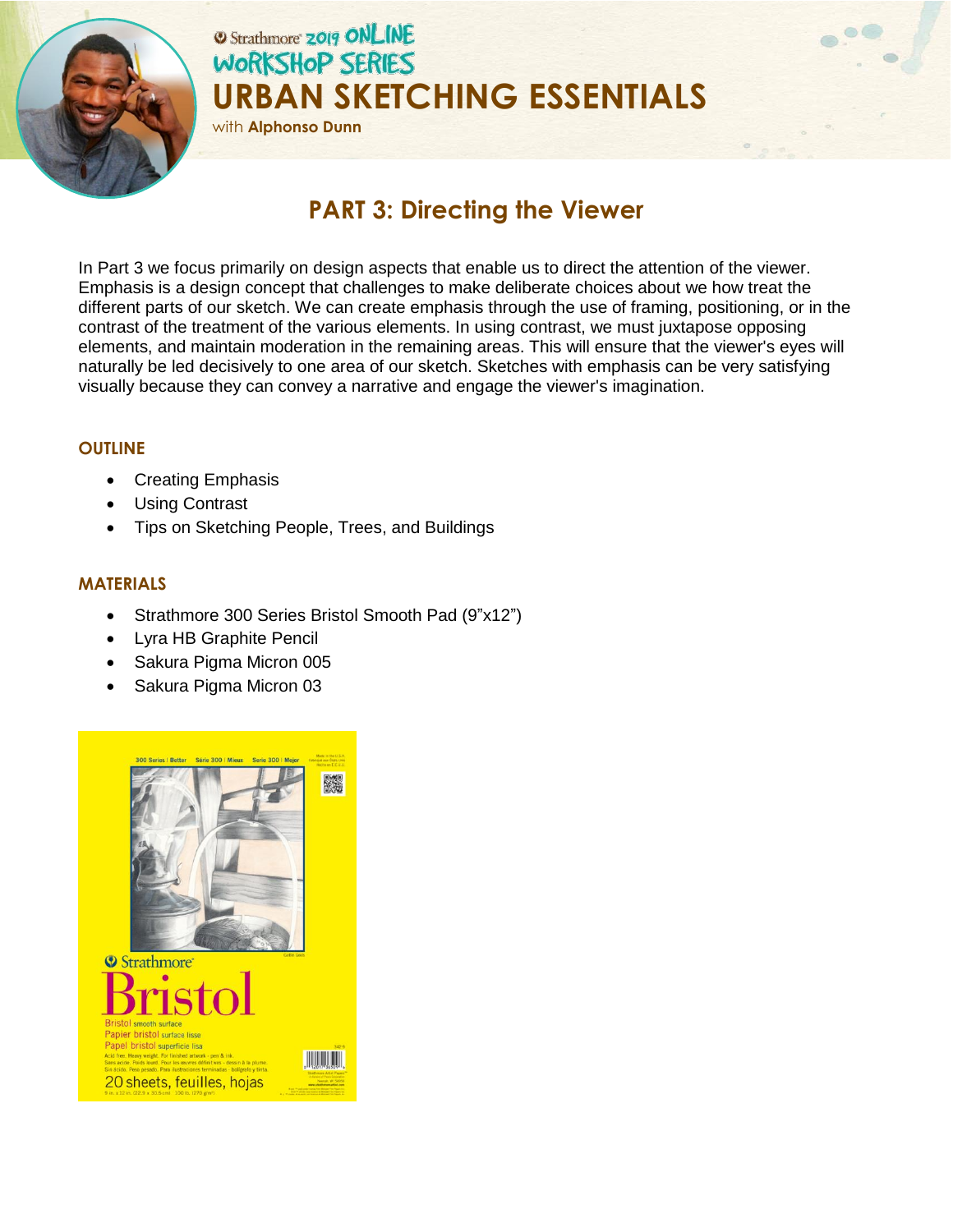### **EXERCISES**

#### **Emphasis**

Practice creating emphasis in a sketch of a scene by utilizing a variety of devices. You can do so by the way you frame the scene, position the subjects, or apply contrast in variety of ways.



#### **Contrast**

Apply contrast in value to a scene in order to create an area of focus in your sketch. Try to ensure the deepest and lightest values are placed next to each other in part of the scene that you want to command the most attention. You may also create contrast in the treatment of details, shapes, or just the use of space.

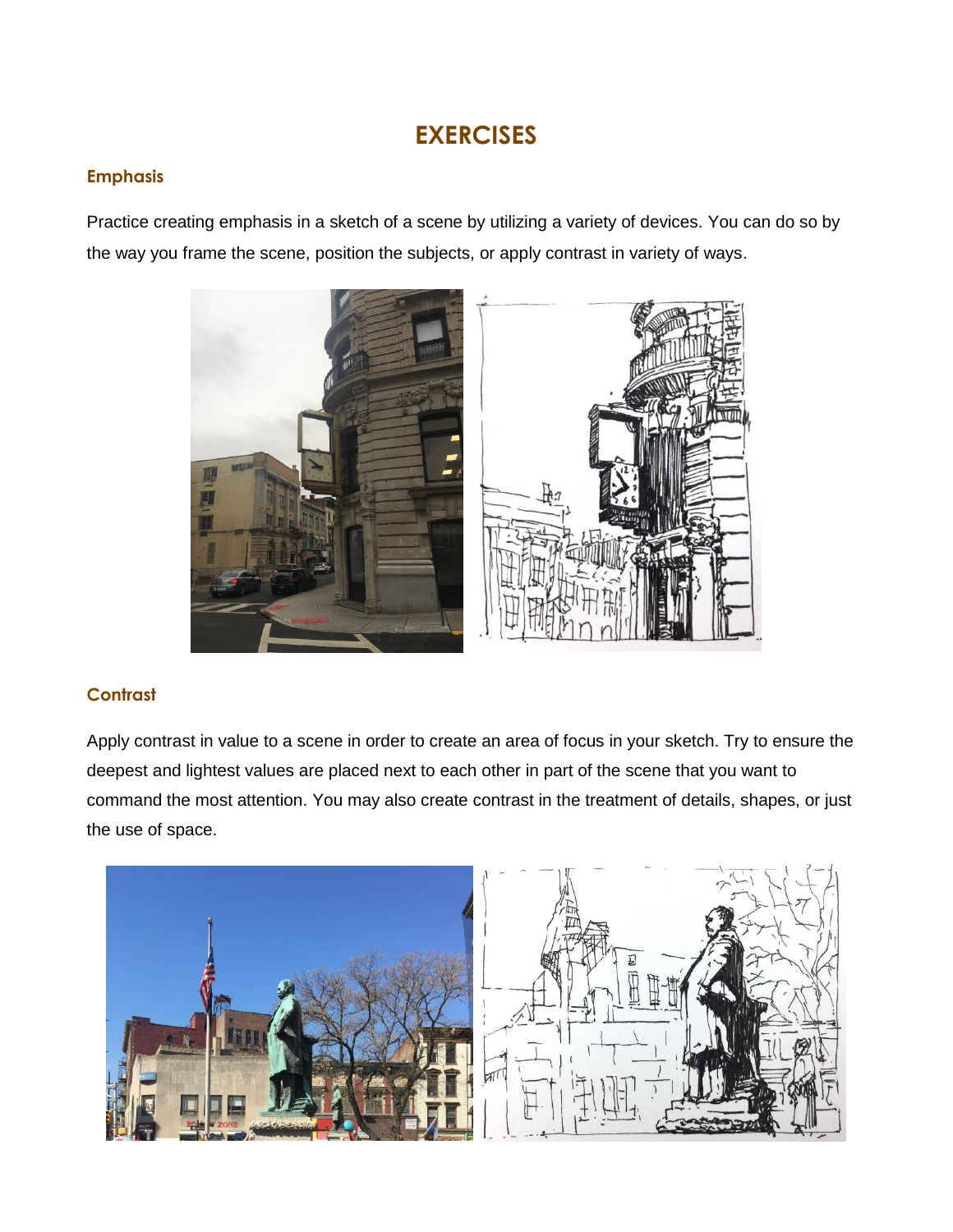#### **Sketching People**

Using the examples and shapes as inspiration, create 20 sketches of people in different poses.



#### **Sketching Trees**

Use these tree sketches to practice and as inspiration to create a variety of tree types. Try to keep the forms simple by focusing primarily on the overall shape and outline and let the texture of the leaves define contour instead of filling the interior space with details.